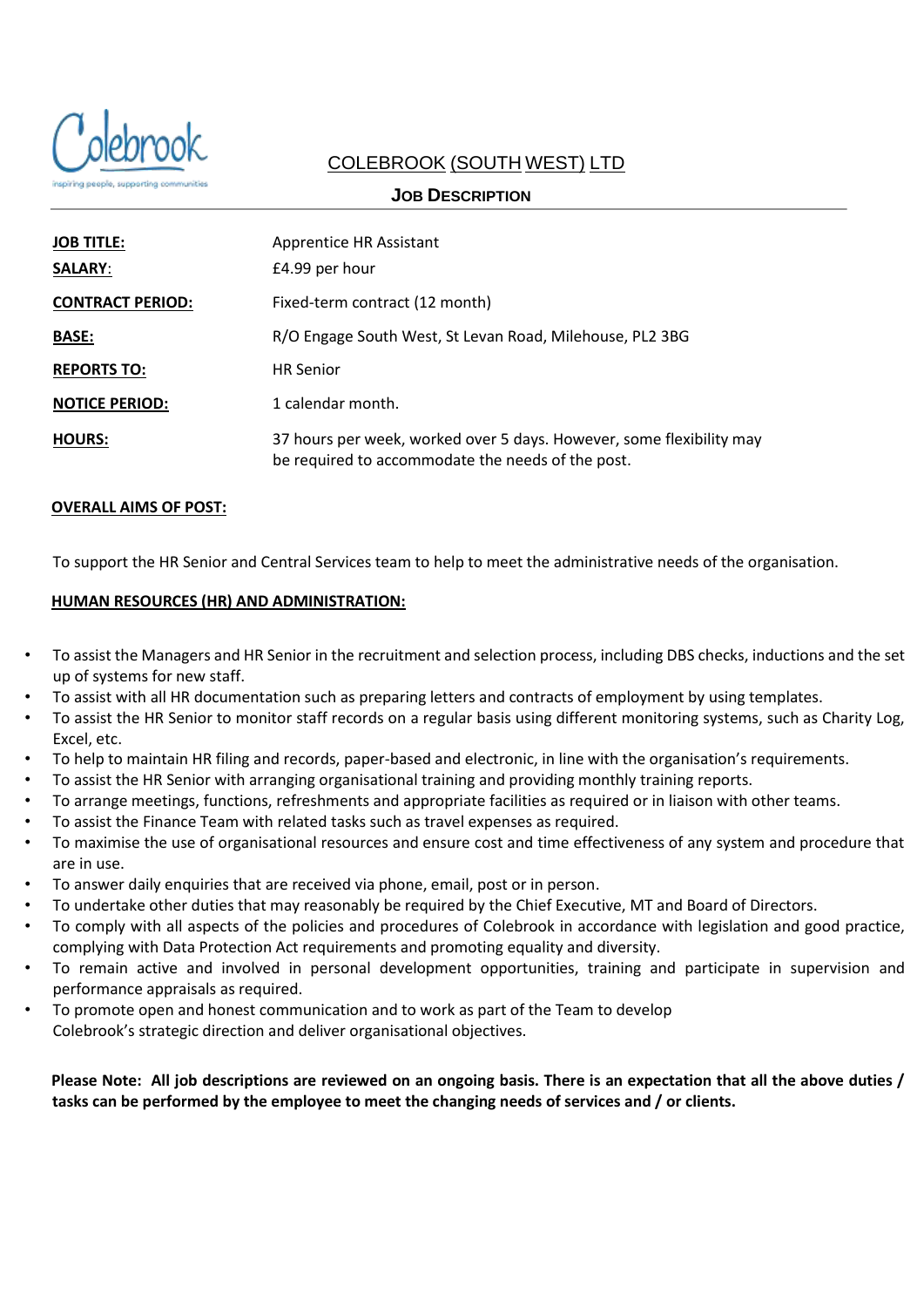

# **COLEBROOK SOUTH WEST LTD**

# **PERSON SPECIFICATION**

*PLEASE NOTE:* Each application will be assessed against the criteria that are essential for this post and it is on this basis that applicants will be short listed for interview. It is therefore vital that these criteria are clearly demonstrated both on your application and at an interview.

### **Qualifications & Training**

### **Essential**

• General education to GCSE / O level standard or equivalent including English and Maths

#### **Experience & Knowledge**

#### **Essential**

- Understanding and knowledge of setting up and maintaining paper based and electronic personnel files to consistent standards
- Experience or knowledge of generating formal documentation from templates
- A working knowledge of word processing and excel spreadsheets using Microsoft Office (Excel, Word, Outlook, PowerPoint)
- Knowledge of working with IT systems and an experience of using internet browsers and social media
- An understanding of the HR role and its value to the organisation

#### **Desirable**

• General customer service and admin experience

#### **Skills & Competencies**

#### **Essential**

- Organisational skills and good attention to detail
- Interpersonal, communication and telephone skills
- Ability to work on own initiative
- Letter and report writing experience
- Able to receive constructive feedback
- Able to prompt others to provide the information that is required for the task completion